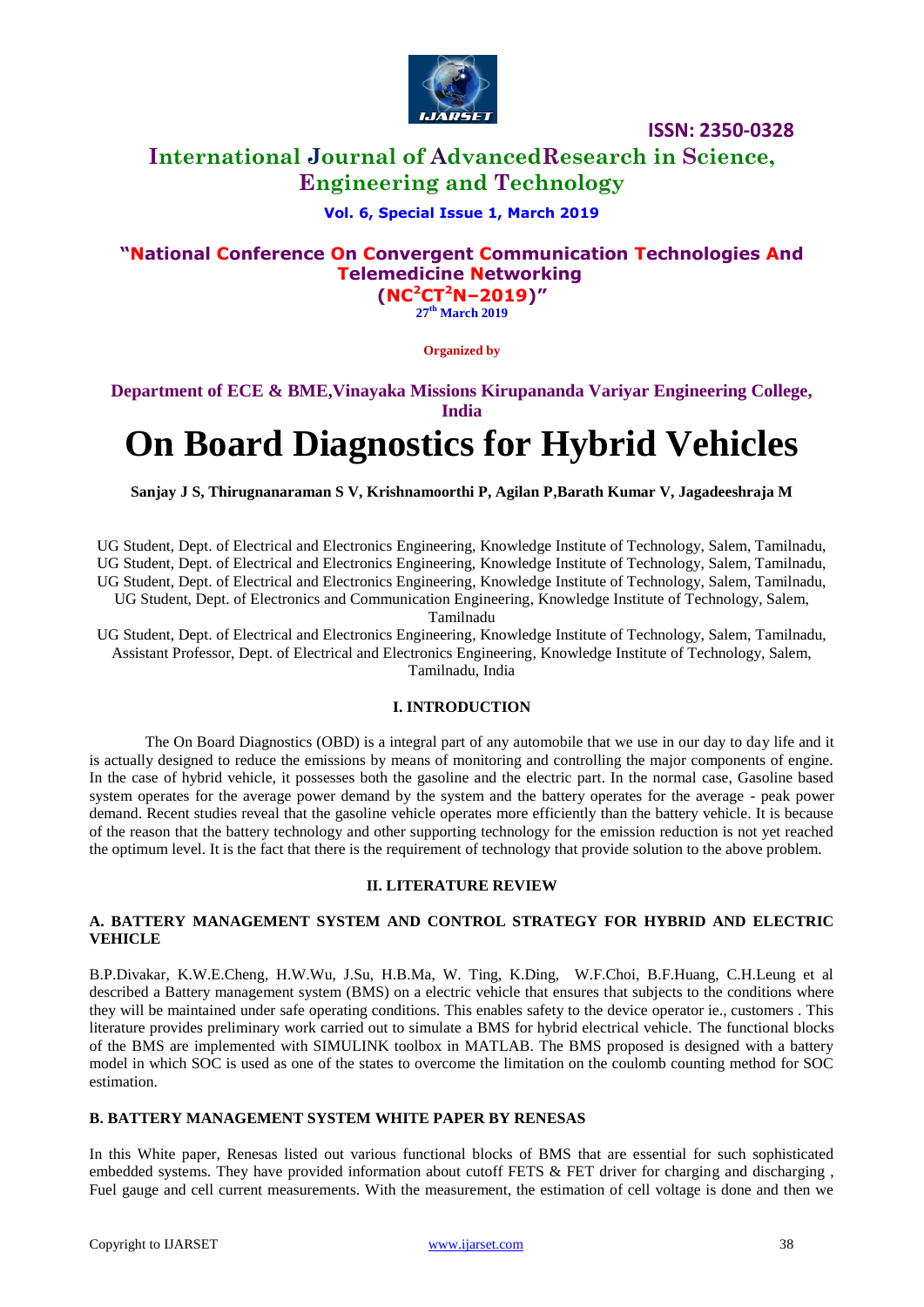

# **International Journal of AdvancedResearch in Science, Engineering and Technology**

## **Vol. 6, Special Issue 1, March 2019**

# **"National Conference On Convergent Communication Technologies And Telemedicine Networking (NC<sup>2</sup>CT<sup>2</sup>N–2019)"**

**27 th March 2019**

#### **Organized by**

## **Department of ECE & BME,Vinayaka Missions Kirupananda Variyar Engineering College, India**

can use it to the extent so that we can get the efficient one finally and various state machine algorithms that could be followed.

## **C. BATTERIES AND BATTERY MANAGEMENT SYSTEM IN ELECTRIC VEHICLE**

M.Grandl, H.Gall, M.Wenger, V.Lorentz, M.Giegerich, F.Baronti, G.Fantechi, L. Fanucci, R. Roncella, R. Saletti, S. Saponara, A. Thaler, M. Cifrain, W. Prochazka et al experimented the cell balancing strategies that could be implemented and issues associated with the design and the implementation of the battery management with the overview of main techniques of state of charge estimation and cell balancing schemes that includes both active and passive cell balancing.

#### **D.BATTERY MANAGEMENT SYSTEM FOR LI - ION BATTERY**

Fangfang Zhu, Guoan Liu, Cai Tao, Kangli Wang, Kai Jiang et al analyzed about the Li-ion batteries that are widely used in the field of electric vehicles and grid energy storage because of its high energy density, long life cycle, wider operating temperature range and low self-discharge rate. To ensure safety to personnel and prolong the service of battery packs, a battery management system (BMS) plays a major role. In this study, a state of charge (SOC) estimation and passive cell balancing based control are studied for LiCoO2 batteries. The experiment has the following functions: voltage and current measurements, SOC calculation, balance control, over charging and over discharging alarm and protection, battery status detection etc.

## **E.STUDY ON ENGINE MISFIRE DETECTION (EMD) USING SUPERVISE LEARNING ALGORITHM**

Muhammad Zaim Mohamed Pauzi et al published a paper of Study on Engine Misfire Detection (EMD) using supervise learning algorithm in which they have described that vehicles that we use increases and it produces exhaust gas emissions and rising of demand lead to air pollution due to this misfire. The studies of supervised learning algorithm for misfire detection in internal combustion engine are reviewed to find efficient and reliable technique. They have listed various detection metrics with supervised machine learning

#### **F. MISFIRE DETECTION IN A DYNAMIC SKIP FIRE ENGINE**

S Kevin Chen et al described the Misfire detection. The above proposed are not suitable for detecting misfires in a skip fire engine where a peak crankshaft angular acceleration may work well in conventional, all-cylinder firing engine, as it is expected that crankshaft acceleration will remain consistent for a given operating condition. In a skip fire engine, any cycle may be skipped. This is also observed in the vehicle with huge traction capability and there the Speed, mass, toque tradeoff need to be done and infact the duty and the frequency of the operation varies from time to time.

#### **III. PROPOSED SYSTEM**

#### **A.ON BOARD DIAGNOSTICS FOR HYBRID VEHICLES**

It is comprised of two segments and they are listed below.

- Battery Management System
- Misfire Detection System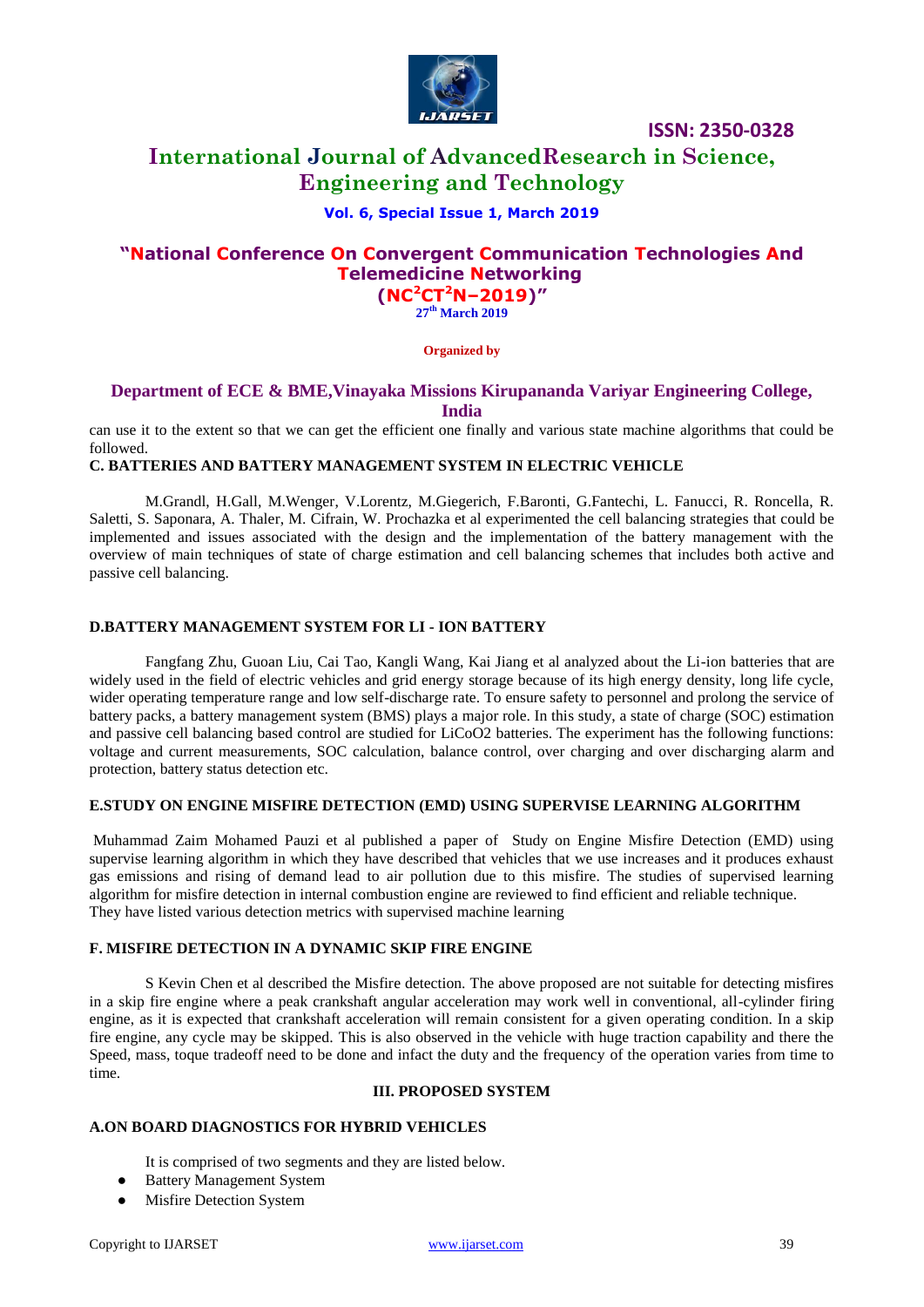

# **International Journal of AdvancedResearch in Science, Engineering and Technology**

# **Vol. 6, Special Issue 1, March 2019**

# **"National Conference On Convergent Communication Technologies And Telemedicine Networking (NC<sup>2</sup>CT<sup>2</sup>N–2019)"**

**27 th March 2019**

#### **Organized by**

# **Department of ECE & BME,Vinayaka Missions Kirupananda Variyar Engineering College, India**

## **B. BATTERY MANAGEMENT SYSTEM**

In Hybrid electric vehicle, Mostly lithium batteries are used and the reason why they are mostly used is because of the following features,

- Greatest electrochemical potential
- Largest energy density per weight
- High voltage
- Excellent capacity
- Remarkably high-energy density
- No Maintenance
- No Scheduled cycling
- No memory effect in the battery
- Discharge rate is minimum.
- It also has some drawbacks and they are given below,
	- Unstable, especially during charging
	- Lithium ions are brittle

The reason why should we aware of overcharge and undercharge of the lithium batteries is that there is a risk of explosion and it may also cause irreversible damage to the battery as the failure of recombination of chemical decomposed.

Battery management system is necessary as they impart the following features like providing safety for the human operator, protecting battery from damage or failure cases or other abnormal cases. It increases the battery life and thereby providing high level performance. It also optimizes the tradeoff between battery and service life time.

Battery is normally composed of cell arranged in particular order ie., either in parallel or in series or the combination of both.

- It includes the following segments,
- Sensing and high voltage control
- Protection circuitaries
- Interfacing systems
- SoC and Cell balancing
- SoH and SoL for Diagnostics action

#### **C. SENSING AND HIGH VOLTAGE CONTROL**

It consists of circuitry to measure voltage, current, temperature.It is used to control the system by sending proper signals to the triggering circuits. The sensing of the parameters like voltage and current of the every individual cell are necessary for performing any basic operations like cell balancing, over current, overvoltage and ground fault protection.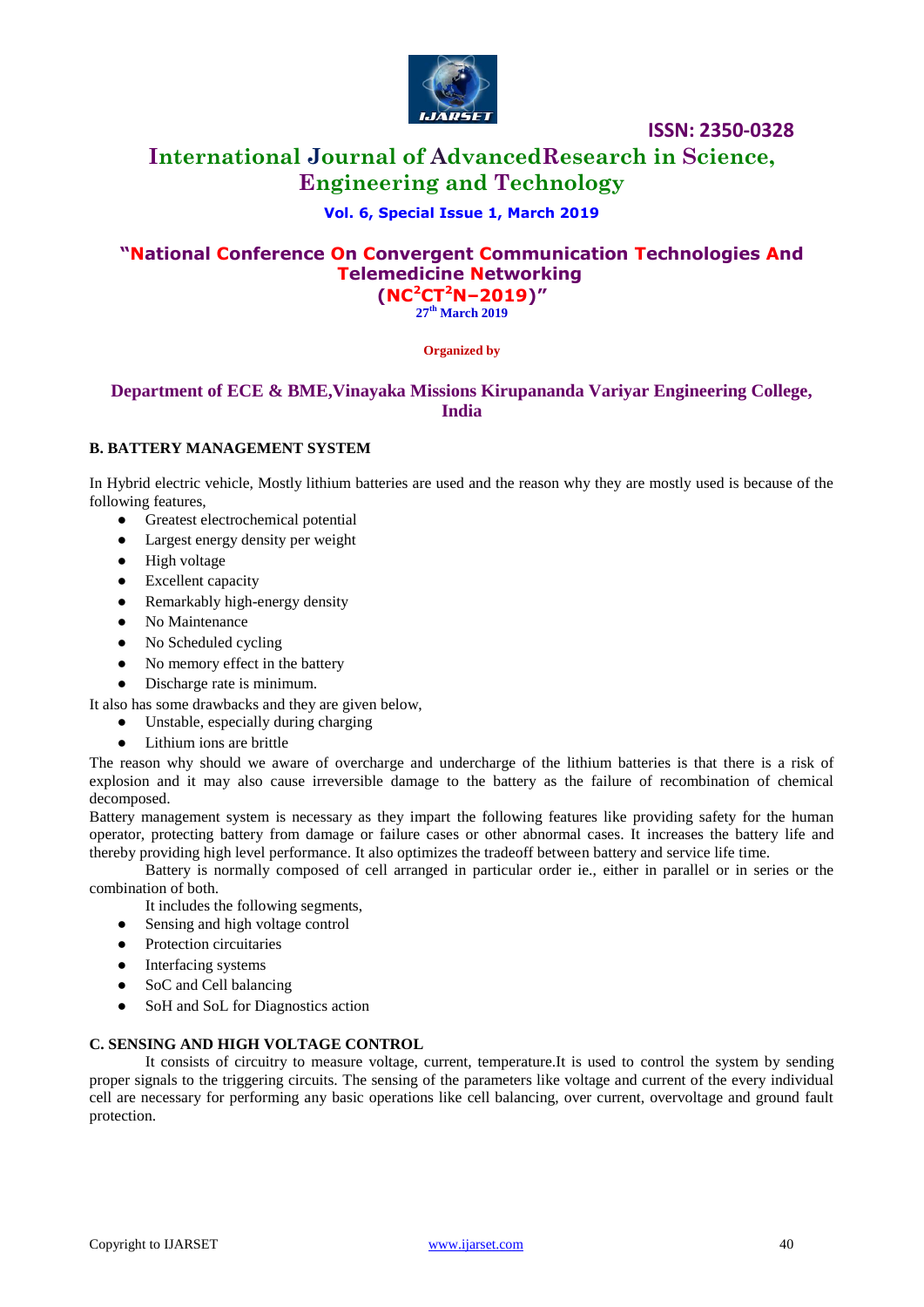

# **International Journal of AdvancedResearch in Science, Engineering and Technology**

# **Vol. 6, Special Issue 1, March 2019**

# **"National Conference On Convergent Communication Technologies And Telemedicine Networking**

**(NC<sup>2</sup>CT<sup>2</sup>N–2019)" 27 th March 2019**

**Organized by**

## **Department of ECE & BME,Vinayaka Missions Kirupananda Variyar Engineering College, India**



**Fig 1: Charge Discharge Circuit**

#### **D.PROTECTION CIRCUITRIES**

It provides protection against overcharging and over discharging of the individual cell. It is also necessary to provide isolation to each modules of the system.It is done with the help of combination of the MOSFET.

#### **E.INTERFACING SYSTEMS**

The Interfacing circuitry provides the range estimation details, communication for data recording and reporting. The communication protocols like I2C, SPI can be used based on the ASIC that we use for the Battery stack monitor.

#### **F. STATE OF CHARGE (SOC) DETERMINATION**

For the different capacities, the SoC measures the cell voltage by either of the methods given below.

- Direct measurement-Measure voltage
- Coulomb counting-Measure Current

The proposed System utilizes the Direct measurement technique though which the cell is isolated.

#### **G.CELL BALANCING**

A Battery may contain both weak cells and good cells usually the weak cell with charge slowly as it chemical compositions are bit different when compared with others.

During charging, weak cells have a possibility of fail, thereby it causes the battery to fail prematurely.

The proposed work involves the passive balancing through which the cell compensation is made.

- In active cell balancing, the charge from the stronger cells is diverted to the weaker cells.
- In passive balancing, dissipation occurs in case of higher cell voltages. In which the excess energy is removed through a bypass resistor until it reaches the optimum level required.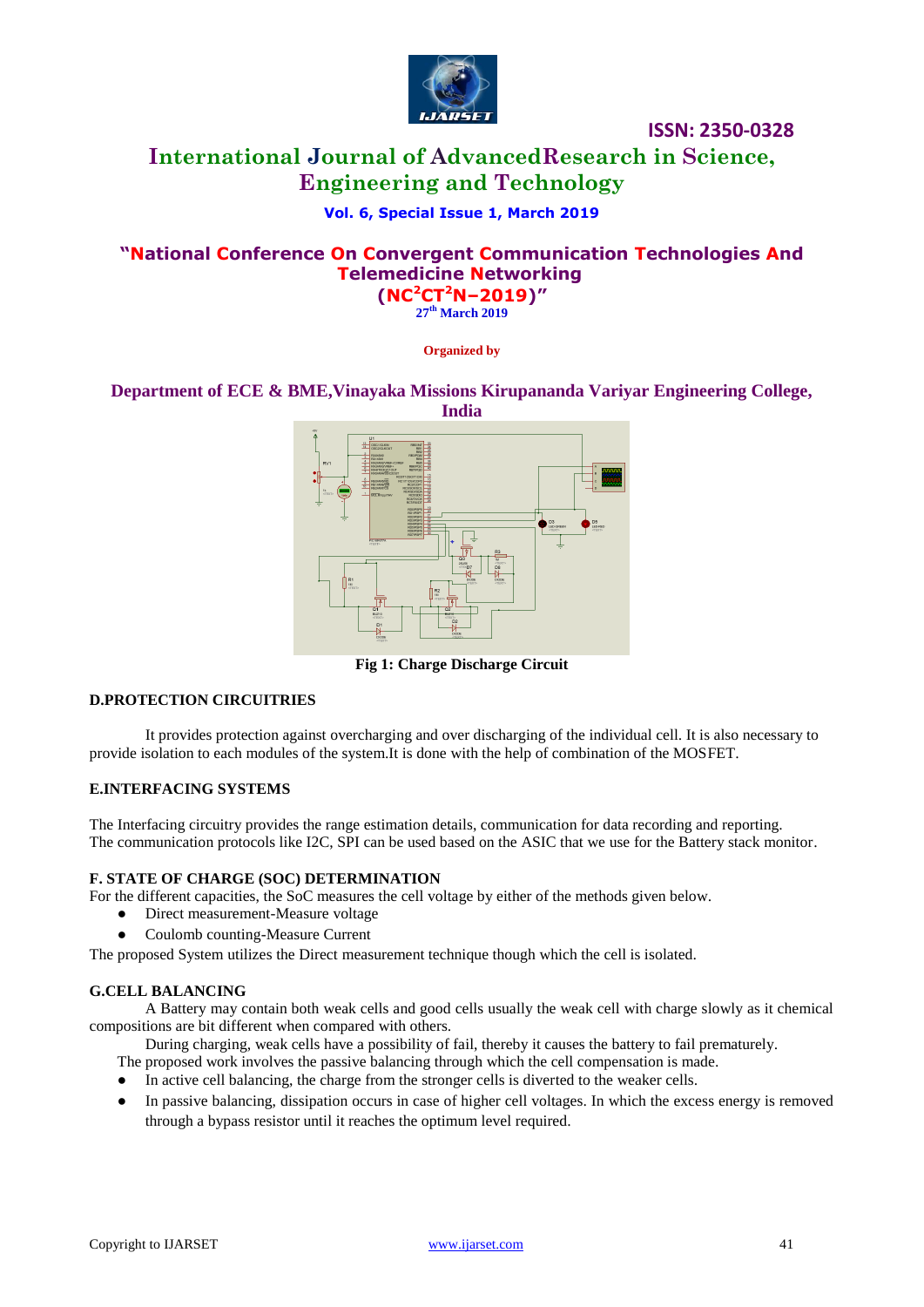

# **International Journal of AdvancedResearch in Science, Engineering and Technology**

# **Vol. 6, Special Issue 1, March 2019**

# **"National Conference On Convergent Communication Technologies And Telemedicine Networking**

**(NC<sup>2</sup>CT<sup>2</sup>N–2019)" 27 th March 2019**

**Organized by**

# **Department of ECE & BME,Vinayaka Missions Kirupananda Variyar Engineering College,**



**Fig 2 Cell balancing circuit**

Passive balancing

The passive balancing removes excess charge in the form of heat through parallel shunt resistor.The passive balancing wastes energy and generates a good deal of heat which increases the difficulty of thermal management. Active Balancing

- Active balancing, which diverts charge from auxiliary power (AP) and higher energy cells to lower ones.
	- Active balancing based on capacitor and inductor low power Application
	- Active balancing based on transformer reliability and stability is hard to control
	- Active balancing based on converter efficiency high, Circuit and Control strategy complex.

## **H. SoH & SoL DETERMINATION**

It effectively analyzes the power limit computation and other diagnostics such as Abuse Detection, State of Health (SoH) under both normal and abuse conditions and State of Life Estimation which involves supervised learning methodology for the effective calculation of lifetime of battery.

|  | <b>Table 1 Requirement of BMS</b> |
|--|-----------------------------------|
|--|-----------------------------------|

| S<br>N <sub>0</sub> | <b>Particular</b>  | <b>Types / Quantity</b> |                             |                    |  |
|---------------------|--------------------|-------------------------|-----------------------------|--------------------|--|
|                     | Controller<br>Name | MSP430F<br>R2355        | PIC <sub>18</sub><br>series | PIC1<br>serie<br>s |  |
| 2                   | No of cells        | 15                      | 12                          | 15                 |  |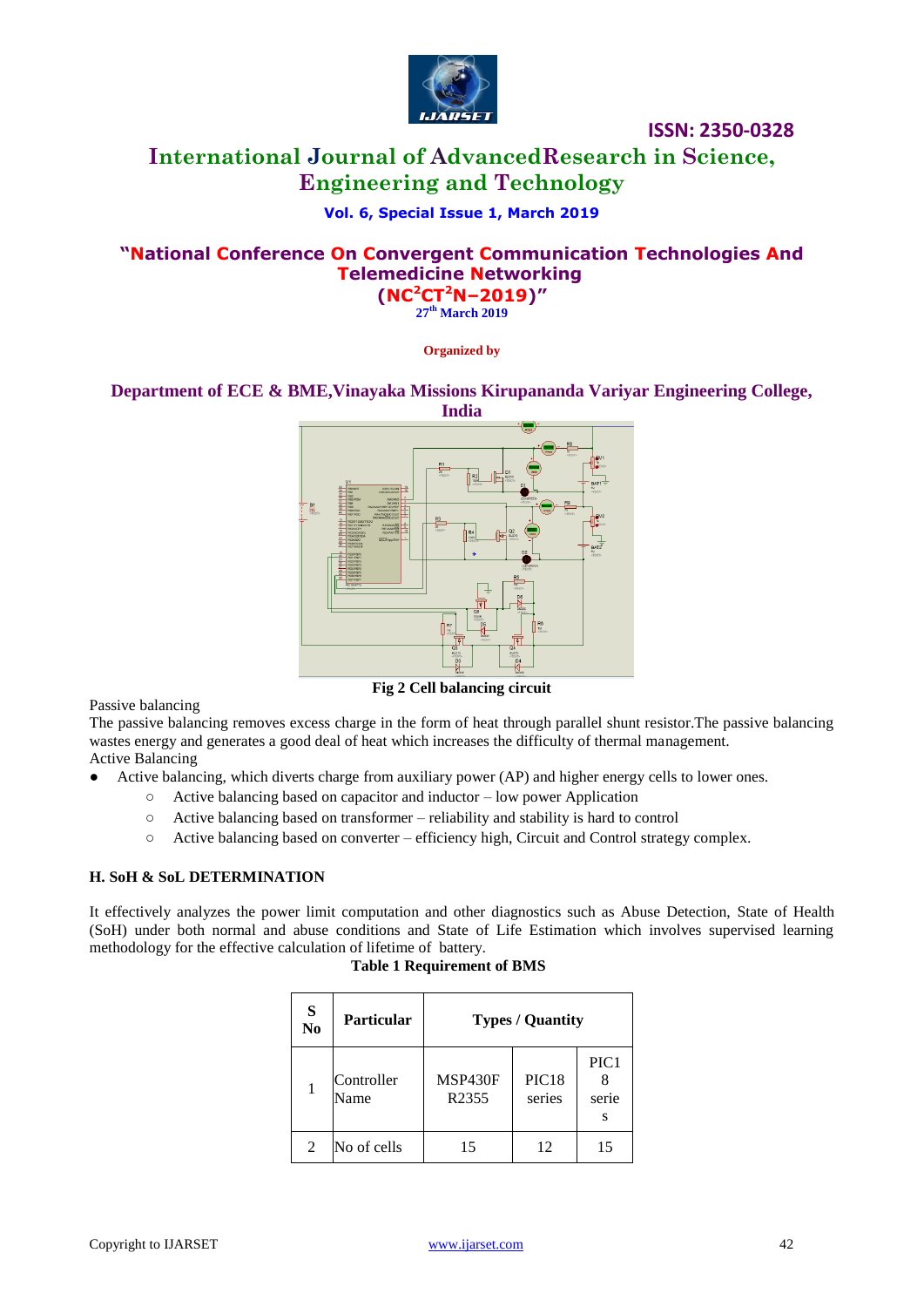

# **International Journal of AdvancedResearch in Science, Engineering and Technology**

# **Vol. 6, Special Issue 1, March 2019**

# **"National Conference On Convergent Communication Technologies And Telemedicine Networking (NC<sup>2</sup>CT<sup>2</sup>N–2019)"**

**27 th March 2019**

**Organized by**

**Department of ECE & BME,Vinayaka Missions Kirupananda Variyar Engineering College,** 

| <b>India</b> |                                 |         |                                   |             |  |  |
|--------------|---------------------------------|---------|-----------------------------------|-------------|--|--|
| 3            | <b>Battery Stack</b><br>Monitor | bq72940 | LTC <sub>6</sub><br>803H<br>$G-3$ | bq72<br>940 |  |  |
| 4            | <b>MOSFET</b><br>Required       | Active  | Active                            | Acti<br>ve  |  |  |
|              |                                 | 17      | 14                                | 17          |  |  |
|              |                                 | Passive | Passive                           | Passive     |  |  |
|              |                                 | 3       | 3                                 | 3           |  |  |
| 5            | Comm.<br>Protocol               | I2C     | <b>SPI</b>                        | I2C         |  |  |
| 6            | Resistor                        | 27      | 32                                | 27          |  |  |
| 7            | Capacitor                       | 28      | 20                                | 28          |  |  |
| 8            | Zener Diode                     | 16      | 13                                | 16          |  |  |
| 9            | Diode                           | 4       | 4                                 | 4           |  |  |
|              |                                 |         |                                   |             |  |  |

#### **I. MISFIRE DETECTION IN GASOLINE ENGINE:**

Misfire occurs if the engine skips any of the cycle during the running that is called misfiring. Misfiring occur due to many of reasons. The following factors are the reasons for misfiring in the engine,

- Spark plug
- Fuel injector
- Lean misfire
- Worn piston rings
- Leaking head gasket
- Transmission issue
- Chattering clutch
- Sticking brake pads

#### **J. MAJOR REASON FOR MISFIRE:**

Spark obscene in the spark plug is the major reason for the misfire.

The spark plugs have wires on them which are the reason for the ignition. If the wires are getting older or just not working as they should, we might notice the following signs: erratic idling, engine misfire, a "check engine" light on the dash, radio interference and decreased fuel mileage.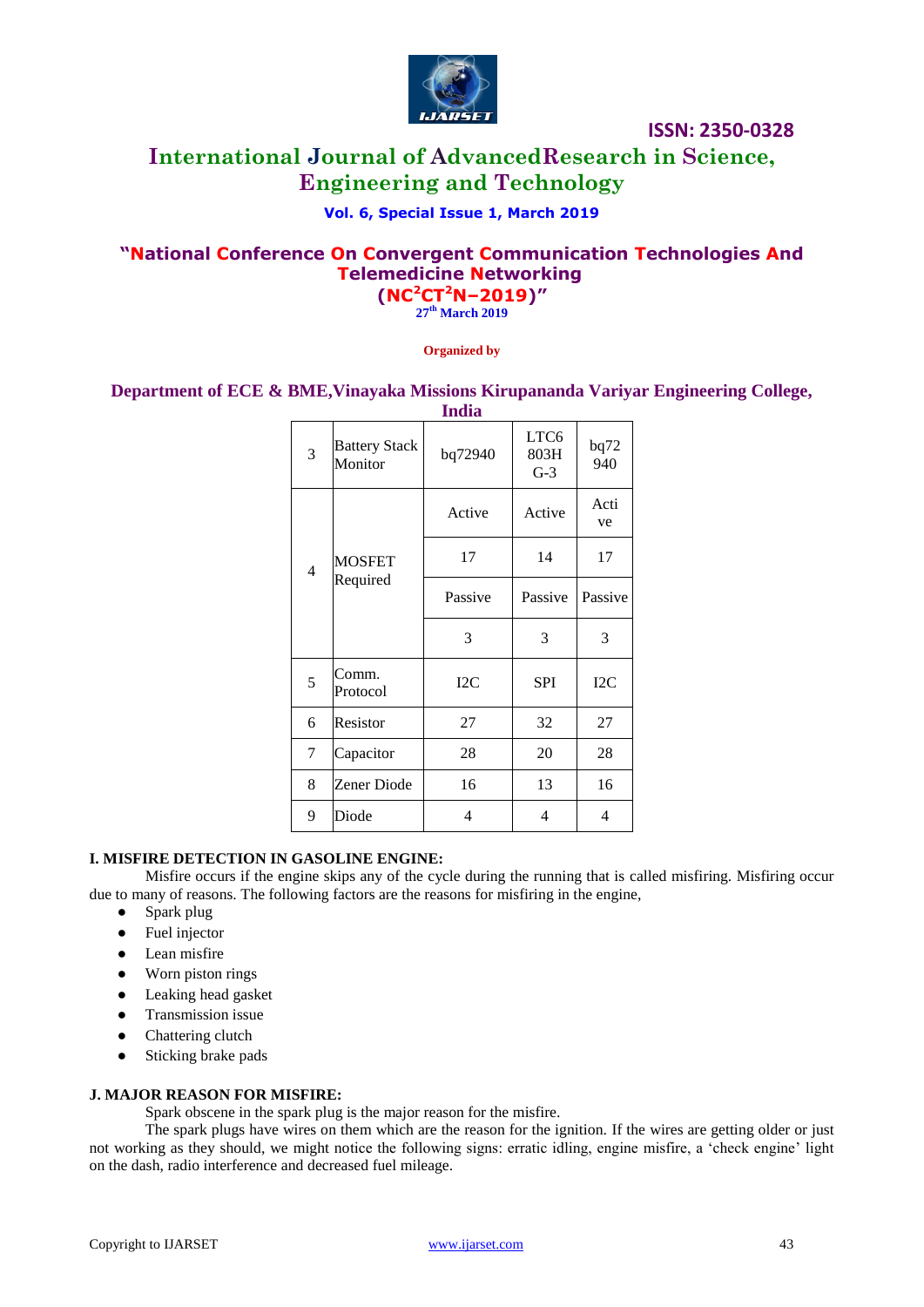

# **International Journal of AdvancedResearch in Science, Engineering and Technology**

## **Vol. 6, Special Issue 1, March 2019**

# **"National Conference On Convergent Communication Technologies And Telemedicine Networking (NC<sup>2</sup>CT<sup>2</sup>N–2019)"**

**27 th March 2019**

#### **Organized by**

## **Department of ECE & BME,Vinayaka Missions Kirupananda Variyar Engineering College, India**

#### **H. NEED FOR MISFIRE DETECTION:**

Misfire detection is must because misfire leads to many problems in the engine. For example the following problems are occuring due to the misfire in the engine,

● Misfire can cause the air pollution due to the unburned fuel.

- It also affect the efficiency of the engine.
- Engine misfire can cause damage to other engine parts like the oxygen sensors or catalytic converter.

#### **I. SENSORS USED FOR DETECT THE MISFIRE:**

- CPS (Crankshaft Position Sensor)
- Current sensor

#### **J. CPS (CRANKSHAFT POSITION SENSOR):**

A crankshaft position sensor is an electronic device which used to monitor the position of the crankshaft in the motors that we use in the hybrid vehicle. Engine management system controls the fuel injection, the ignition system timing of triggering and other parameters of engine with the help of this sensor. This arrangement is made at the manufacturing of vehicle and most of the CPS works on the principle of hall effect through the multiple acquisition of information is possible.

#### **K. TYPES OF CPS:**

- Inductive sensor
- Hall Effect sensor,
- Magneto resistive sensor,
- Optical sensor.

#### **L. CURRENT SENSOR:**

A current sensor is a device that detects and converts current to an easily measured output voltage, which is proportional to the current through the measured path.

#### **M. MISFIRE DETECTION SYSTEM**

The main motive of the proposed system is to detect the misfire due to the ignition coil and spark plug failure. The spark plug should produce the sprk at the particular time. If that timing missed that is also called as misfire. Crankshaft Position Sensor is used to find the actual location of the piston. The current sensor detect to current flowing to the spark plug. The CPS signal and the current sensor output will be given to the comparator. If both the signal is positive then there is no misfire happen. If any of the signal is absent, then the MIL ( Malfunction Indicator Lamp) indicate misfire happened. We have generated the CPS and current sensor signal by using PIC microcontroller.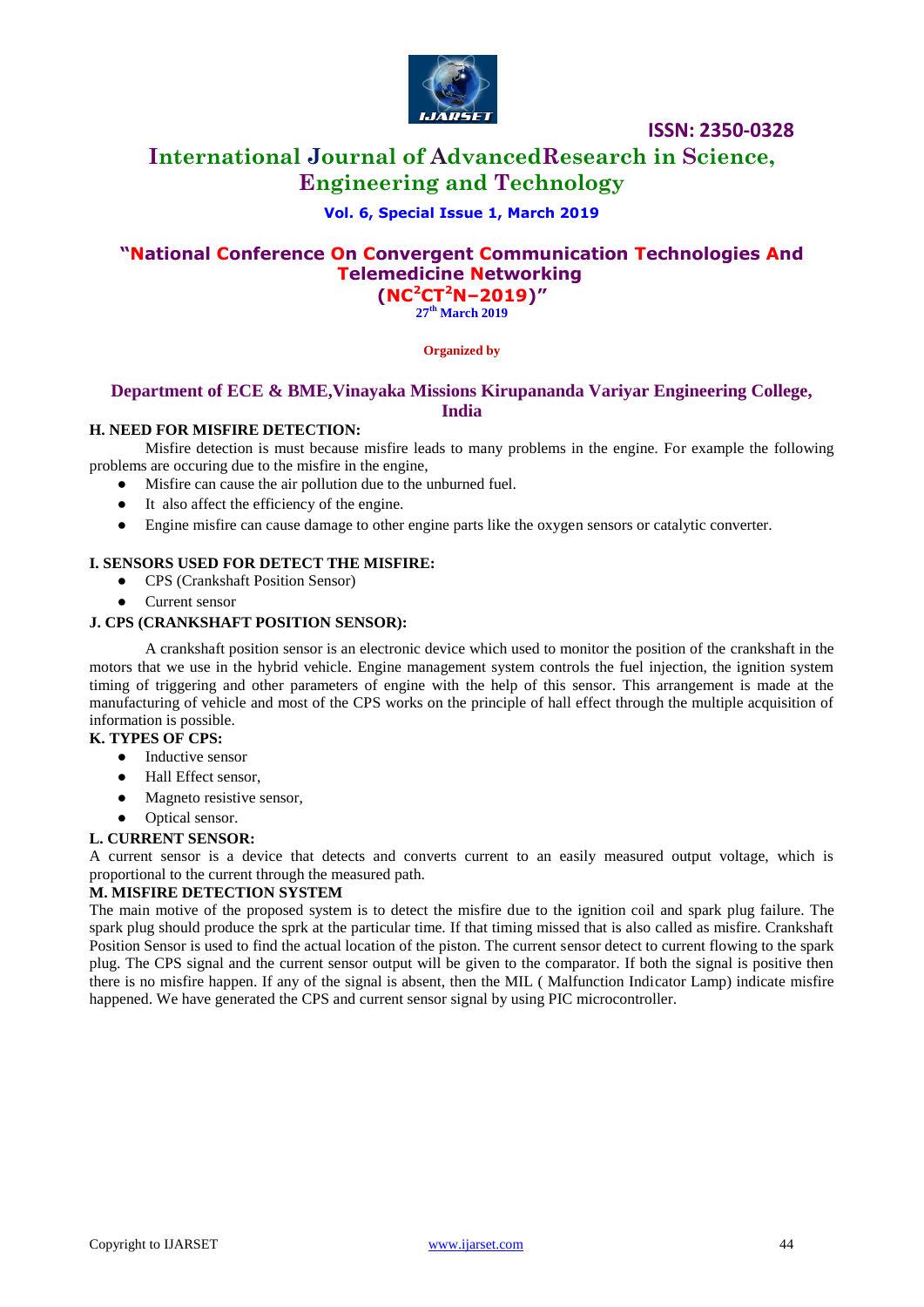

# **International Journal of AdvancedResearch in Science, Engineering and Technology**

# **Vol. 6, Special Issue 1, March 2019**

# **"National Conference On Convergent Communication Technologies And Telemedicine Networking (NC<sup>2</sup>CT<sup>2</sup>N–2019)"**

**27 th March 2019**

**Organized by**

## **Department of ECE & BME,Vinayaka Missions Kirupananda Variyar Engineering College, India**

The flow chart is the steps for generating the spark plug using microcontroller. It is actually a software cycles that are programmed for the generation of the signals.



**Fig 3 Block Diagram of Misfire Detection**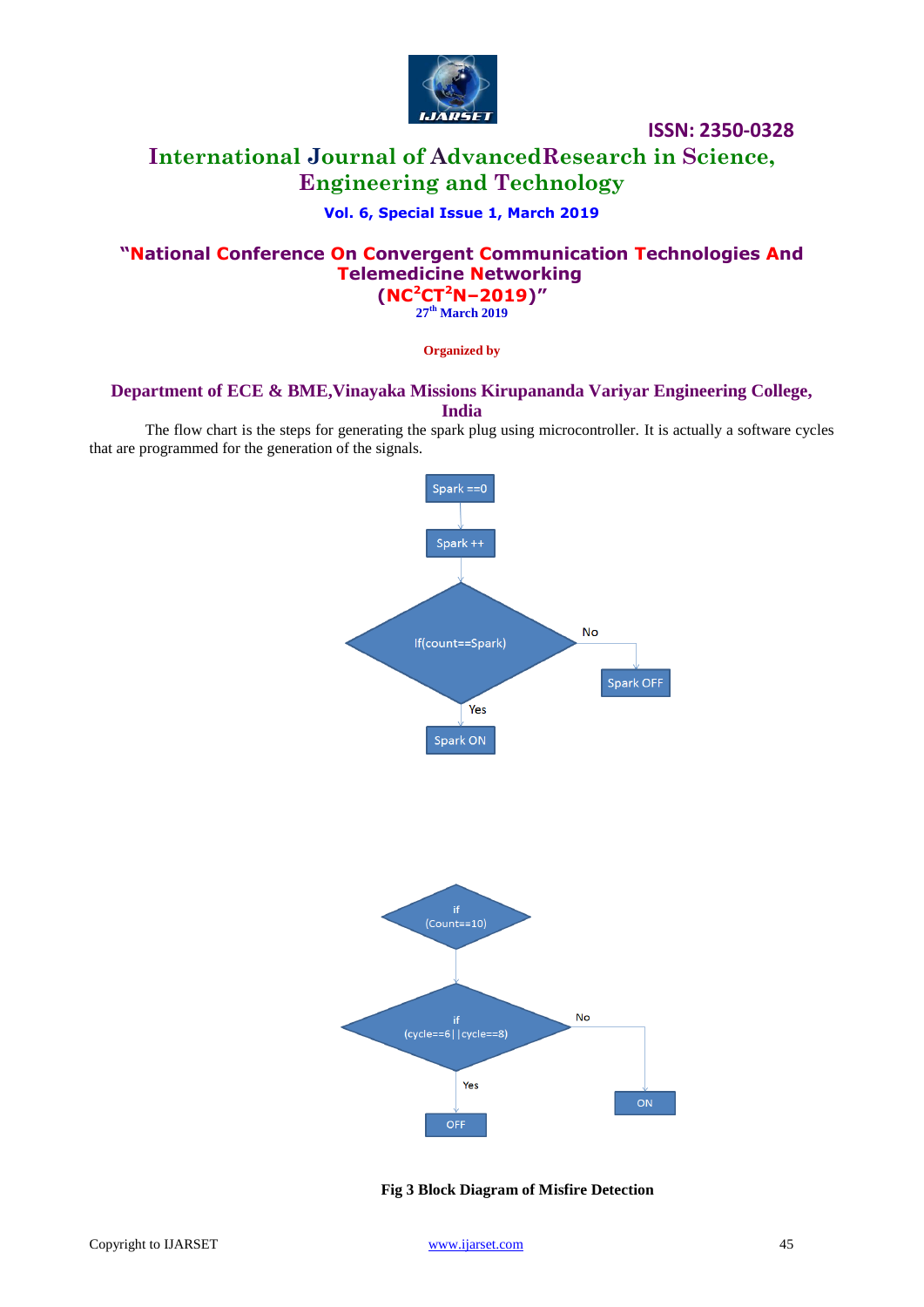

# **International Journal of AdvancedResearch in Science, Engineering and Technology**

# **Vol. 6, Special Issue 1, March 2019**

# **"National Conference On Convergent Communication Technologies And Telemedicine Networking**

**(NC<sup>2</sup>CT<sup>2</sup>N–2019)" 27 th March 2019**

**Organized by**

# **Department of ECE & BME,Vinayaka Missions Kirupananda Variyar Engineering College, India**



#### **Fig 4 Flow of the Software Cycles**

We have generated missing signal at every sixth and eighth pulse of the CPS signal. Whenever the missing pulse come the MIL indicate the misfire to the user. In this system we have stimulated the misfire detection using Proteus. In future it can be implemented in the hybrid vehicle. In next phase we can include the oxygen sensor also for indicate the misfire. If misfire happens the unburned fuel will be goes the exhaust. By measuring the oxygen level in the exhaust gas we can identify the misfire in the engine. We can"t detect the misfire exactly by using only CPS and current sensor. So if the oxygen sensor included the efficiency of the system will increase.



#### **Fig 5 Misfiring Detector**

The following diagram is the output of the proposed system. In this diagram the first waveform is the CPS output. The second pulse is the spark plug output. The third pulse is current sensor output. The fourth pulse is the comparator output. The comparator compare the CPS signal with current sensor value and give the output.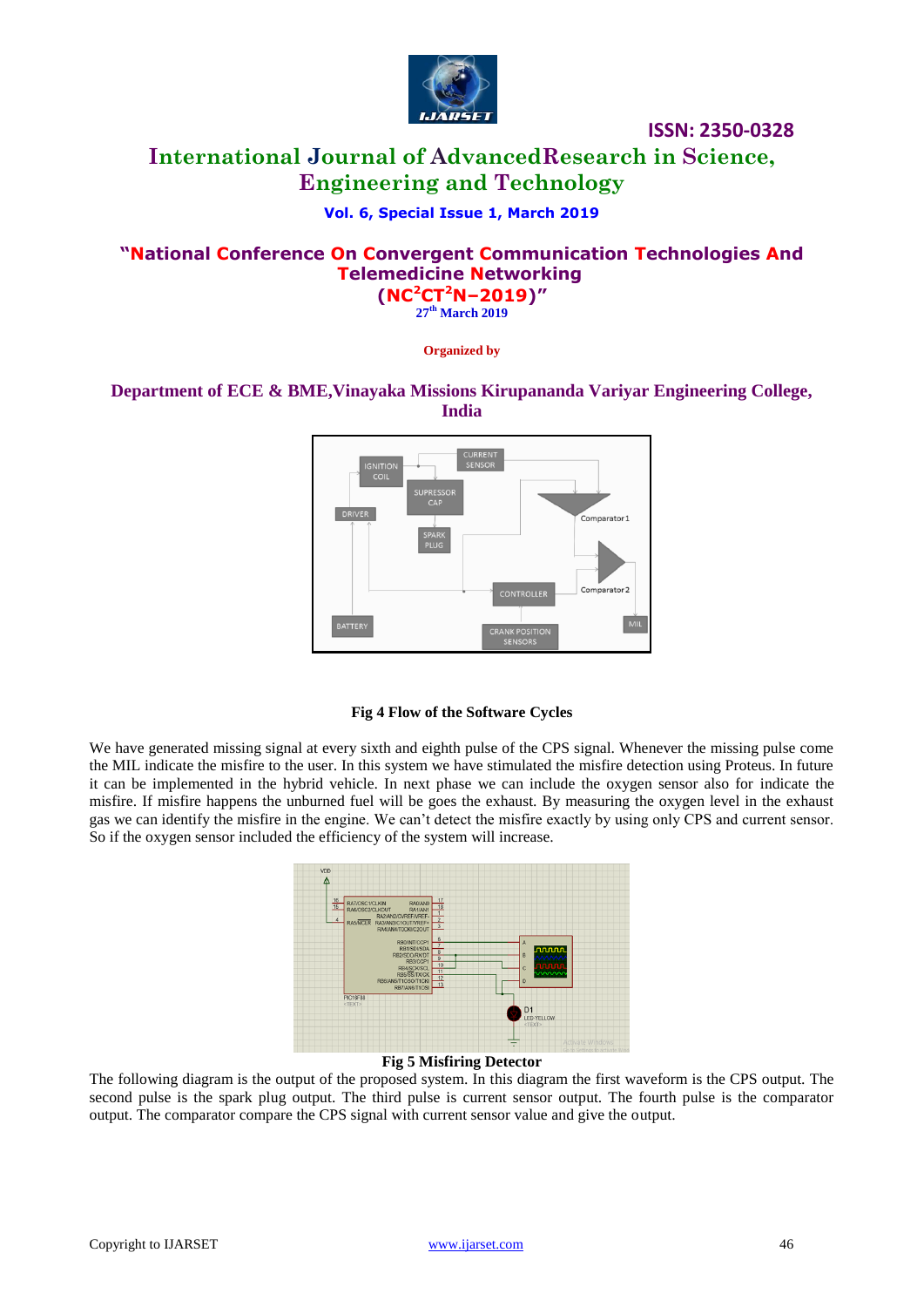

# **International Journal of AdvancedResearch in Science, Engineering and Technology**

# **Vol. 6, Special Issue 1, March 2019**

# **"National Conference On Convergent Communication Technologies And Telemedicine Networking (NC<sup>2</sup>CT<sup>2</sup>N–2019)"**

**27 th March 2019**

**Organized by**

# **Department of ECE & BME,Vinayaka Missions Kirupananda Variyar Engineering College,**



**Fig 6 Simulation output that has CPS, Primary and Secondary current sensors output**



**Fig 7 CPS Output Waveform**



**Fig 8 Misfiring Setup for Testing**